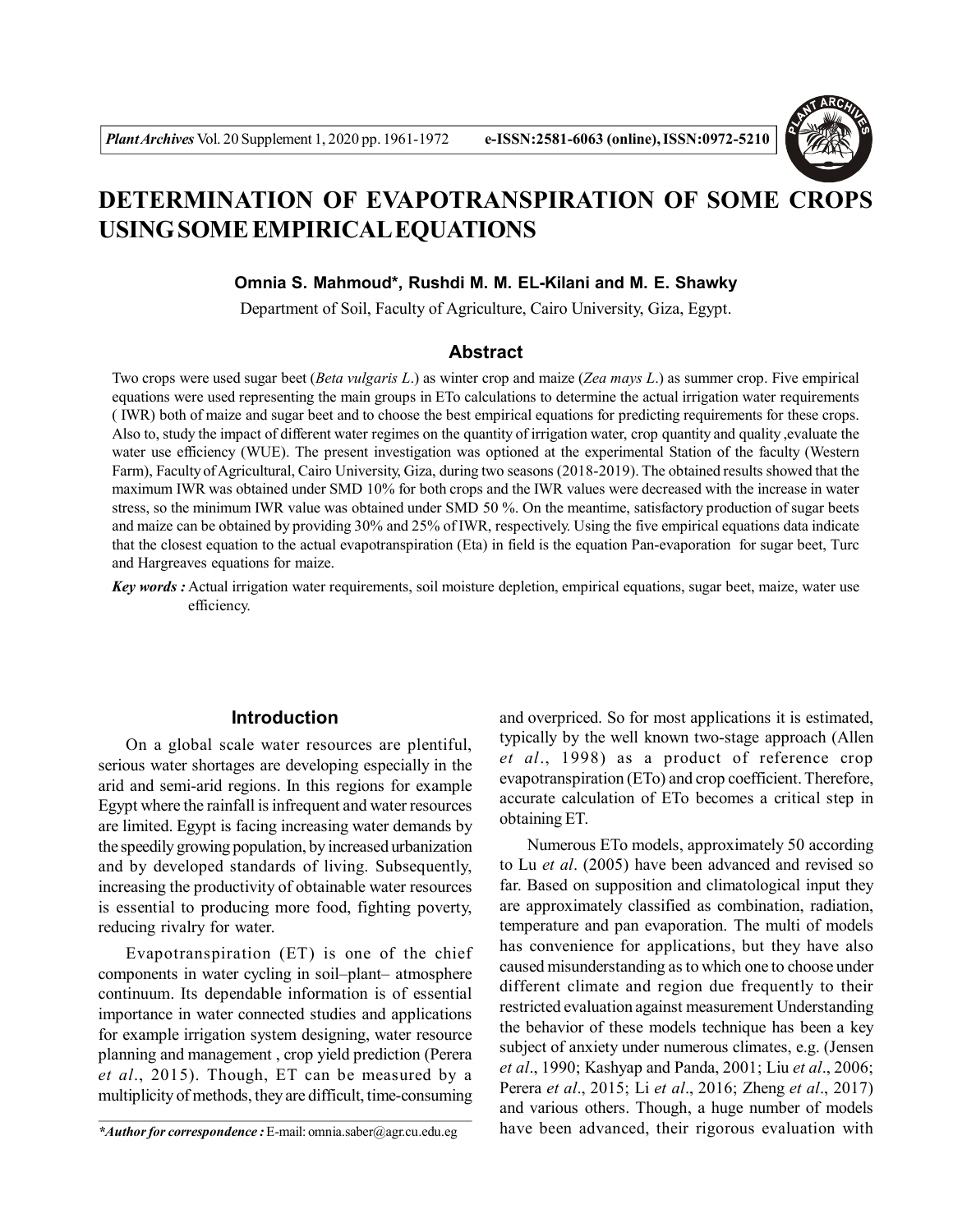measurements is still absent, leading to misperception and disarray in model selection (Liu *et al*., 2017).

The selection of ETo method is become more critical when modeling irrigation requirements at a short temporal scale (daily or monthly) as necessary for many applications, such as daily irrigation scheduling, than at a long chronological scale (Satti *et al*., 2004). Therefore, to guarantee the accuracy of results, we should either pick the sensible ones or performance domestic adjustments for the studied regions (Zheng *et al*., 2017).

In Egypt, some attempts were done to apply the empirical equations for estimating crop evapotranspiration (ETC) values and water requirements of crops under different climatological zones in Egypt. Amer *et al*. (1990) in Menofyia reported that pan evaporation was easier and best method. El-Gindy *et al*. (1991) found at Mariute area that the Radiation and Blaney-Cridule methods were the best empirical equations used for estimating ETO. Asker *et al*. (1992) reported that modified Penman, modified Blaney-Criddle, Radiation, Class A pan and Egleman methods were suitable for estimating potential evapotranspiration at Kfr-EL-Sheikh Governorate. Borham *et al*. (2005) reported that P.M and PE equations were the best empirical equations for predicting water requirements for maize, cowpea and intercropped cowpea/maize under similar conditions Giza.

With regards to upgrading water productivity, there is a great interest in what is known regulated deficit irrigation, an irrigation practice where by water supply is decreased below maximum levels and mild stress is allowed with insignificant impacts on yield, this methodology can prompt more prominent additions than expanding yields per unit of water (FAO, 2002).

In Egypt, sugar production depends mainly on both sugar cane and beet crops. Sugar beet contributes with about 57.61% of total sugar production. Meanwhile, Sugar cane represent 42.39% (Sugar Crop Council Report, 2017). Sugar beet (*Beta vulgaris* L.) is a field crop, which has tolerant to drought (Vamerali *et al*., 2009), however drought stress have an undesirable consequence on morpho-physiological characteristics of growth parameters ex. root, leaves and plant dry weight, leaf chlorophyll and stomatal conductance; also, root yield of sugar beet genotypes (Moosavi *et al*., 2017).

Maize (*Zea mays* L.) is a vital grain in worldwide, and more sensitive to drought stress than most of food crops (Tsonev *et al*., 2009). Maize is normally utilized for animals feed, ethanol production also, food production. Shortage water creates water stress that can influence the development and productivity of corn plants. Therefore, adequate water supply for maize growth and development is necessary.

The objective of this research is to determine the actual IWR of maize and sugar beet , and choose the best empirical equations for predicting IWR for these crops. Study the effect of different water regimes on the IWR, crop quality and quantity, evaluate the water use efficiency (WUE), under various conditions of water supply.

### **Materials and Methods**

#### **Location and experiment**

The present investigation was conducted at the Agricultural Experimental Station (Western Farm), Faculty of Agricultural, Cairo University, Giza, 30° 02 N latitude, 31° 3 E longitude). during two seasons (2018- 2019) soil of the experimental station is characterized as clay loam non-alkaline non saline soil (tables 1 and 2). Two crops were used sugar beet (*Beta vulgaris* L.) as winter crop and maize (*Zea mays* L.) as summer crop. The planting date was 15, Oct. 2018 and the harvest date was 12, May 2019 for sugar beet crop . For maize The planting date was 2, Jul. 2019 and the harvest date was 20, Oct. 2019.

#### **Experimental design**

For sugar beet the field of study area was divided into 12 equal blocks. The blocks were separated from each other by belt (1m width). The experimental unit area was  $16 \text{ m}^2 (4 \times 4)$ . Each block has five rows 0.6 m width 4m length and 17.5 cm between plants to get 40.000 plants/fed. Meanwhile, the maize crop the experimental unit area was  $18 \text{ m}^2 (4 \times 4.5)$ , each block has six rows 0.7 m width 4m length and 25 cm between plants to get 20.000 plants/fed. For sugar beet and maize crops a randomized complete blocks design with three replicates was implemented in the experimental area.

#### **Treatments**

For sugar beet crop four levels of soil moisture depletion (SMD) were investigated, SMD 0.10, SMD 0.30, SMD 0.40 and SMD 0.50 treatments *i.e.* Irrigation when soil moisture content was depleted to 10%, 30%, 40% and 50% of available water (AW), respectively. As for maize season three levels of soil moisture depletion water depletion (SMD) were investigated, SMD0.10, SMD0.25 and SMD 0.50 treatments *i.e.* Irrigation when soil moisture content was depleted to 10%, 25% and 50% of available water (AW), respectively.

### **Irrigation water application**

Water was added to each block using gated pipe.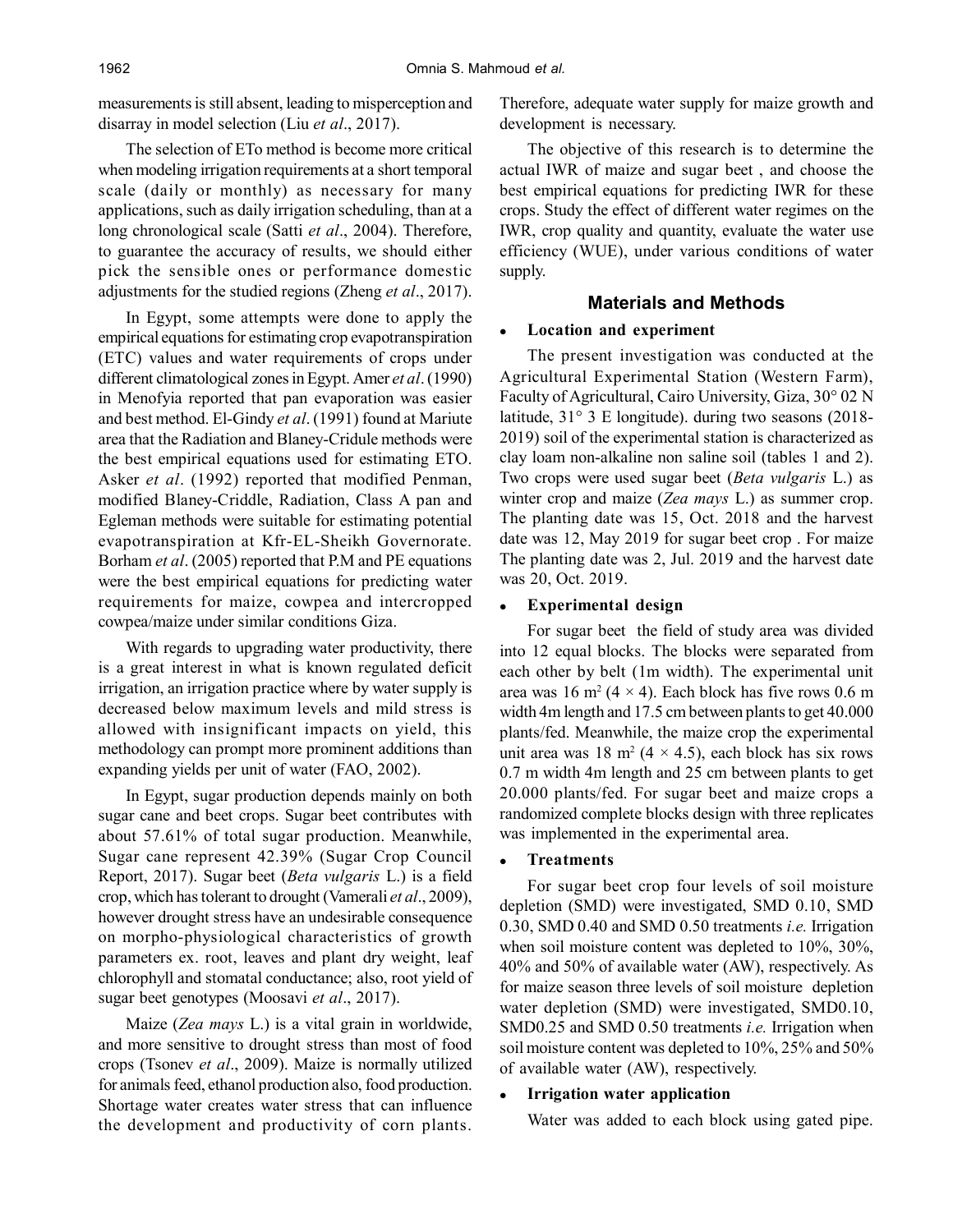The quantities of water added were estimated using a measuring meter. Soil moisture content was monitored daily using gravimetric method in soil depths (0-20, 20- 40, 40-60 cm).

### **Actual crop evapotranspiration (ETa)**

The values of actual evapotranspiration was calculated according to Israelsen and Hansen (1962) using the following equation :

**Eta** ={(FC –  $\theta$ v)/100} × d

Where,

- ETa : actual evapotranspiration mm / interval.
- FC : volumetric soil moisture content (%) at field capacity.
- $\theta_{V}$  : volumetric soil moisture content (%) at irrigation time, which depending on the irrigation treatments.
- $d$ : depth of soil layer (0.2m in initial stages, 0.6m) fixed to end stages for the two crops).

### **Irrigation water requirements**

The depth of irrigation water requirements (I) was calculated according to Ayers and Wastcot (1985)

 $I = Eta/E_i (1-LR)$  mm

where,

- I = total depth of irrigation water requirements [mm]
- $ETa = actual evaporation$ (consumptive use) [mm]
- LR = leaching Requirements  $[R = 4\%, 18\%]$ for sugar beet and maize calculated according to Ayers and Wastcot (1985), as EC water =  $1.29$  ds m<sup>-1</sup> (table 3)].
- $Ei =$  irrigation system efficiency [65%].

# • Reference evapotranspiration  $(ET_0)$

### **I. The combination methods**

Values of ET<sub>o</sub> were calculated according to Penman-Monteith equation (Allen *et al*., 1998).

$$
ET_o = \frac{0.408\Delta (R_n - G) + \gamma \frac{900}{T + 273} U_2 (e_s - e_a)}{\Delta + \gamma (1 + 0.34u_2)}
$$

Where,

- $ET_{o}$  reference evapotranspiration [mm day<sup>1</sup>]
- $R_n$  net radiation at the crop surface [MJ m<sup>-2</sup> day<sup>-1</sup>]
- G soil heat flux density  $[MJ m<sup>-2</sup> day<sup>-1</sup>]$
- T mean daily air temperature at 2 m height  $[°C]$
- $u_2$  wind speed at 2 m height  $[m s<sup>-1</sup>]$
- e<sub>s</sub> saturation vapour pressure (KPa]
- e<sub>a</sub> actual vapour pressure [KPa]
- $e_s e_a$  saturation vapour pressure deficit [KPa]
- slope vapour pressure curve (KPa  $^{\circ}$ C<sup>-1</sup>]
- Y psychrometric constant [KPa  $^{\circ}$ C<sup>-1</sup>]

### **II. Temperature methods**

Values of ET<sub>o</sub> were calculated according to Blaney and Criddle equation (Doorenbos and Pruitt, 1984).

- $\blacksquare$  ETo = a + b f
- o  $f = p(0.46 T + 8)$
- o  $a = 0.0043 \text{ RH}_{\text{min}}$  -n/N -1.41
- o  $b = 0.82 + (-0.0041 * RH_{min}) + 1.07 * n/N$  $+ 0.066*Ud + (-0.006* RH_{min}*n/N) +$  $(-0.0006* RH_{min}*Ud)$

Where,

- $ET_0$  = reference evapotranspiration in mm for the period considered.
- $T$  = mean daily temperature in  $c^{\circ}$  over the period considered.
- a,  $b =$  adjustment factors which depends on minimum relative humidity, sunshine hours and daytime wind estimates.
- $\text{RH}_{\text{min}}$  = is the relative humidity in percent.
- $n/N =$  is the ratio of actual to maximum possible sunshine hours.
- $Ud =$  is the daytime wind speed in m/sec at 2-m height.

### **III Evaporation method**

Values of  $ET_{o}$  were calculated according to Pan Evaporation equation (Doorenbos and Pruitt, 1984)

 $ETo = Kp.E<sub>pan</sub>$ 

Where,

- $ETo = reference evaporation (mm/day).$
- Epan = pan evaporation in mm/day and represents the mean daily value of the period considered.
- Kp = pan coefficient (which depending on pan location and climatic condition (mean relative humidity and wind speed).

### **IV. Radiation method**

 According to Jensen *et al*. (1990), the Truc formula for estimating  $ET_0$  was used as follows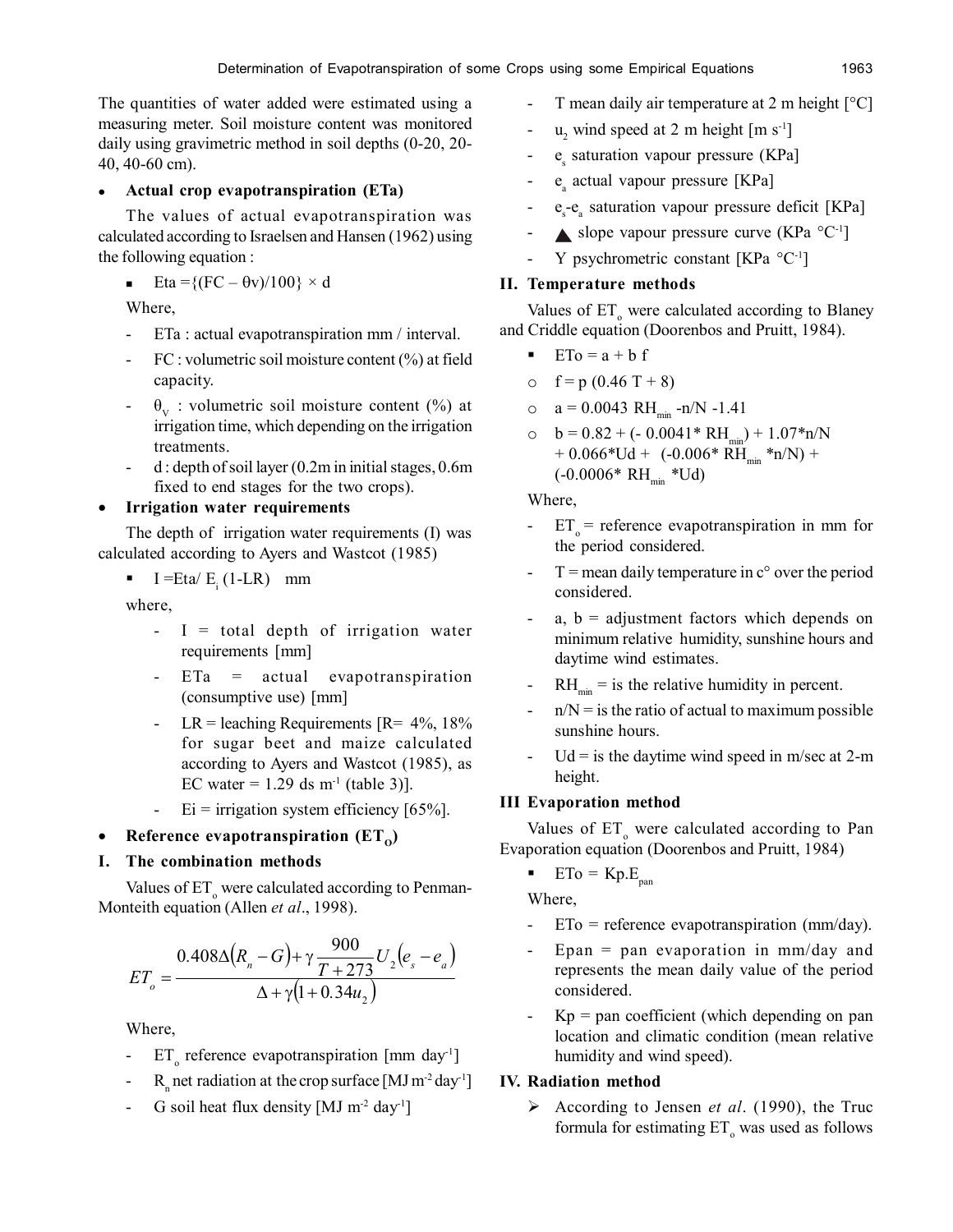For  $RH > 50\%$ 

- **ETo** = 0.013 (T / (T+15 ))(R<sub>s</sub> +50)
- For RH  $< 50\%$
- **ET**<sub>0</sub>=0.013 {T/(T+15)(R<sub>s</sub>+50)(1+((50-RH)/70)} Where,
- $ET_0$  = reference evapotranspiration (mm day<sup>1</sup>)
- $RH =$  relative humidity  $[\%]$
- $T =$  the average temperature in  $[°C]$
- $R_s$  = solar radiation in [cal cm<sup>-2</sup> d<sup>-1</sup>].
- $\triangleright$  values of ETo were calculated according to Hargreaves equation (Allen *et al*., 1998).
- **ET<sub>o</sub>** = 0.0023 Ra (T<sub>mean</sub> + 17.8) (T<sub>max</sub> -T<sub>min</sub>)<sup>0.5</sup>

where,

- $ETo =$  reference evapotranspiration (mm day<sup>1</sup>)
- Ra = extraterrestrial radiation in the equivalent evaporation units, calculated or taken from table presented by Allen *et al*. (1998), [mm d-1]
- 1 mm day  $^{-1}$  = 2.45 MJ m  $^{-2}$  day<sup>-1</sup>
- $T_{\text{max}}$   $T_{\text{min}}$  = the difference between maximum and minimum temperatures, [°C]
- $T_{\text{mean}} = \text{mean air temperature}, [^{\circ}C]$
- **Crop coefficient (Kc):**

Crop coefficient was calculated for each treatment according to Allen *et al*. (1998).

 $\text{Kc} = \text{ETc} / \text{ETo}$ 

Where,

- ETc = Crop evapotranspiration under standard condition mm/day.
- $ET_0$  = Reference evapotranspiration mm/day.

# **Soil sampling and methods of analysis**

Before planting undisturbed and disturbed soil samples were collected from three successive soil depths (0-20, 20-40 and 40-60 cm) to determine some physical and chemical characteristics of the investigated soil site, according to the methods described by Page *et al*. (1982) for chemical soil properties and Klute (1986) for physical soil properties

# **Chemical analysis of irrigation water**

Electric conductivity (EC), pH and soluble cations and anions were determined according to Page *et al*. (1982).

# **Water use efficiency (WUE)**

Water use efficiency of crop was calculated according to Giriappa (1983)

- **CWUE** = Yield  $\frac{kg}{fed}$ Eta  $\frac{m^3}{fed}$
- **IWUE** = Yield (kg/fed)/IWRa (m<sup>3</sup>/fed) Where,
- ETa = actual evapotranspiration
- IWRa = actual irrigation water requirement
- $CWUE = crop$  water use efficiency
- IWUE = irrigation water use efficiency
- **Crops measurements**
- **For sugar beet crop**
- Root yield (kg/fed).
- Recoverable sugar yield (kg/fed).
- Sugar yield = Root yield  $(kg/fed) * Sugar$ recovery%
- (Sugar recovery  $\% = \{ \text{pol}\% \text{ } 0.029\text{-} (0.343) \}$ (Na+K)-0.094(amino-N)}
- Where  $\text{pol}\%$  = sucrose% according to Renfield *et al*. (1974).
- For maize crop
- Grain yield (kg/fed).

# **Statistical analysis**

The results obtained from field were statistically analyzed using F-value test and the mean were compered by L.S.D at the level of probability of 5%. WASP - WEB AGRI STAT PACKAGE 2.0 was used to carry out statistical analysis. WASP is the first Web Based Agricultural Statistics Software Package offered by ICAR Research Complex. The performance of all equations were compared to the filed data which were estimated on each growth stages for both crop using the standard error (SE).

# **Results and Discussion**

### **The response of sugar beet and maize crops to different irrigation regimes**

### **Sugar beet crop**

Data offered in table reveal that the SMD 10% gave low root yield ,In spite of high quantities of irrigation water compared with the SMD 30% AND SMD 40% this may be due to Irrigation by definition creates a more humid environment. Inevitably this favours the survival and spread of some disease and pest organisms while discouraging others (Camprag, 1976; Christmann, 1976). Besides aggravating certain disease and pest problems, very wet soils have other reverse effects on sugar beet associated with anaerobic conditions in the root environment (Dunham, 1993). Also perhaps the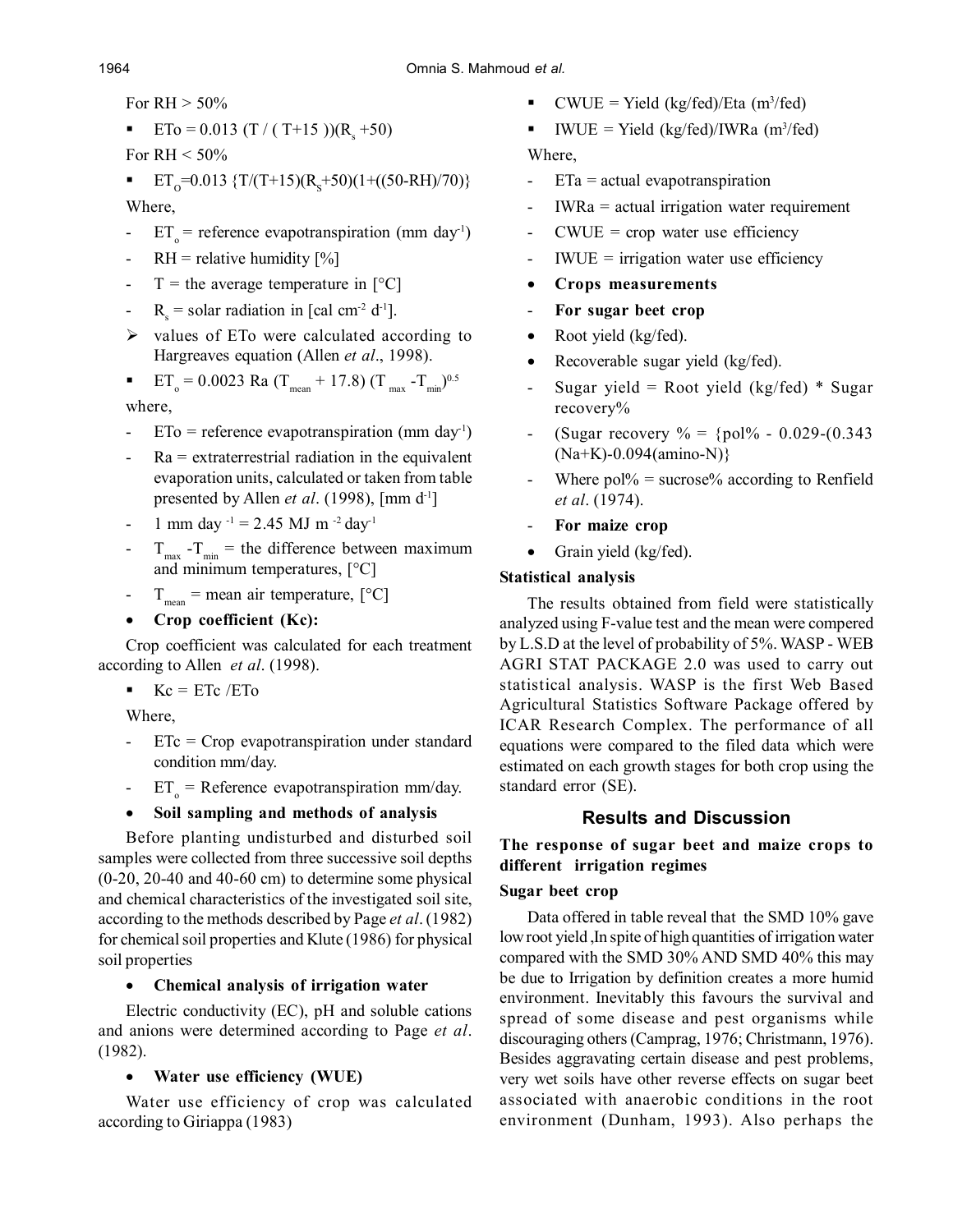convergence of irrigation periods too much does not make the roots deep in the soil significantly and this makes them do not take the appropriate size, subsequently decrease the productivity of yield. However, the effect of increasing irrigation in SMD 10% that was less than the effect of water stress in SMD 50% treatment, which have the lowest root yield. Increasing water stress from 30% to 50% decreased root yield.

The reduction in root yield with increased water stress from 30% to 50% may be owing to the depressive effect of drought stress on beet growth, in terms of, fresh and dry weight of root as a result of the reduction in Leaf area index and leaf chlorophyll content, which was reflected in lower relative growth rate (RGR) and net assimilation rate (NAR). These results was in agreement with Abd El-Wahab and Nameat Alla (2002).

As for sugar yield. Data presented in Table (4) revealed that sugar yield/fed<sup>-1</sup> is significantly affected by water stress levels. Increasing water stress level from 30 to 40% decreased sugar yield by 14.18%, from 40 to 50% decreased sugar yield by 42.64% . Identical results were reported by Besheit *et al*. (1996) and Ucan and Gencoglan (2004) whom they reported that the decrease in sugar yield under the high level of water depletion may be credited to the reduction in root yield and/or translocated metabolic products from leaves to root. Topak e*t al*. (2016) found that 75% deficit irrigation decreased sugar yield by 26.97% compared with full irrigation.

Obtained results exposed that sucrose percentage was significantly affected by water stress levels. Increasing water stress level from 30 to 50% gradually decreased sucrose, where the maximum value 21.04% resulted from 30% water stress. These results were confirmed by those of Hoffmann (2014), Davidoff  $\&$ Hanks (1989) and Quebrajo *et al*. (2018). That may be due to seems to result from the plants inability to create new sink capacities under drought stress, as also Paul and Foyer (2001) suggested. When sucrose cannot be stored anymore in the storage root, it accumulates in the leaves Mäck and Hoffmann (2006) that directly affects enzymes of sucrose and starch metabolism causing a feedback reaction, which results in an inhibition of photosynthesis and in adaptive changes in assimilate partitioning (Paul and Foyer, 2001).

On the other hand, Ucan and Gencoglan (2004) reported that sucrose concentration increased with reduced water availability. Masri *et al*. (2015) reported that sugar content increased in response to deficit irrigation treatment.

#### **Maize crop**

Data of grain yield  $(Kg/fed^{-1})$  of maize crop as affected by irrigation regimes are existing in table 5. The

|                 |        | Particle size distribution $(\% )$ |             |      | Tex.               | Soil bulk             | Moisture content $\theta v \%$ |      | Available water |  |
|-----------------|--------|------------------------------------|-------------|------|--------------------|-----------------------|--------------------------------|------|-----------------|--|
| Soil depth (cm) | C.sand | F. sand                            | <b>Silt</b> | clav | class <sup>1</sup> | density $(g/cm^{-3})$ | F.C                            | W.P  | $(AW)\%$        |  |
| $0-20$          | 12.7   | 20.4                               | 34.6        | 32.3 | C.L                | 1.13                  | 40.8                           | 20.2 | 20.6            |  |
| 20-40           | 13.1   | 17.2                               | 35.7        | 34.0 | C.L                | 22                    | 43.00                          | 22.1 | 20.9            |  |
| 40-60           | 16.5   | 21.5                               | 31.7        | 30.3 | C.L                | 1.16                  | 40.2                           | 18.9 | 21.3            |  |

**Table 1 :** Some Soil physical properties of the experimental soil site.

F.C: Field capacity; W.P: wilting point.

**Table 2 :** Some soil chemical properties of the experimental soil site..

| Soil depth (cm) |      |      |       |                            |           | $PH(1:25)$ EC ds/m |                  | Soluble cations (meq/L) |      |     | Soluble anions (meq/L) | $CaCo2$ % |
|-----------------|------|------|-------|----------------------------|-----------|--------------------|------------------|-------------------------|------|-----|------------------------|-----------|
|                 |      |      | $Na+$ | $K^{\scriptscriptstyle +}$ | $Ca^{++}$ | $Mg+$              | HCO <sub>2</sub> | SO <sup>2</sup>         | Cŀ   |     |                        |           |
| $0-20$          | 8.00 | 1.93 | 10.1  | 0.7                        | 4.9       | 3.3                | 0.72             | 2.08                    | 16.2 | 1.6 |                        |           |
| 20-40           | 7.97 | 2.54 | 13.6  | 0.9                        | 7.0       | 3.5                | 0.94             | 3.46                    | 20.6 | 0.8 |                        |           |
| 40-60           | 7.95 | . 74 | 9.0   | 0.7                        | 4.7       | 2.6                | 0.52             | 2.28                    | 14.2 | 0.4 |                        |           |

EC: electrical conductivity.

**Table 3 :** Irrigation water quality.

| PH   | $EC$ (ds m <sup>-1</sup> ) |       |            | Soluble cations (meq/L) |                                     | Soluble anions (meg/L) |                 |      | <b>SAR</b> |
|------|----------------------------|-------|------------|-------------------------|-------------------------------------|------------------------|-----------------|------|------------|
|      |                            | $Na+$ | $L^+$<br>A | $\mathbf{Ca}^{++}$      | $\mathbf{M}\mathbf{g}^{\mathbf{+}}$ | $COz + HCOz$           | SO <sup>2</sup> | Cŀ   |            |
| 7.19 | 1.29                       | 4.87  | 0.11       | 4.79                    | 3.52                                | 3.96                   | 6.97            | 2.54 | 0.11       |

SAR: sodium absorption ratio; EC: electrical conductivity.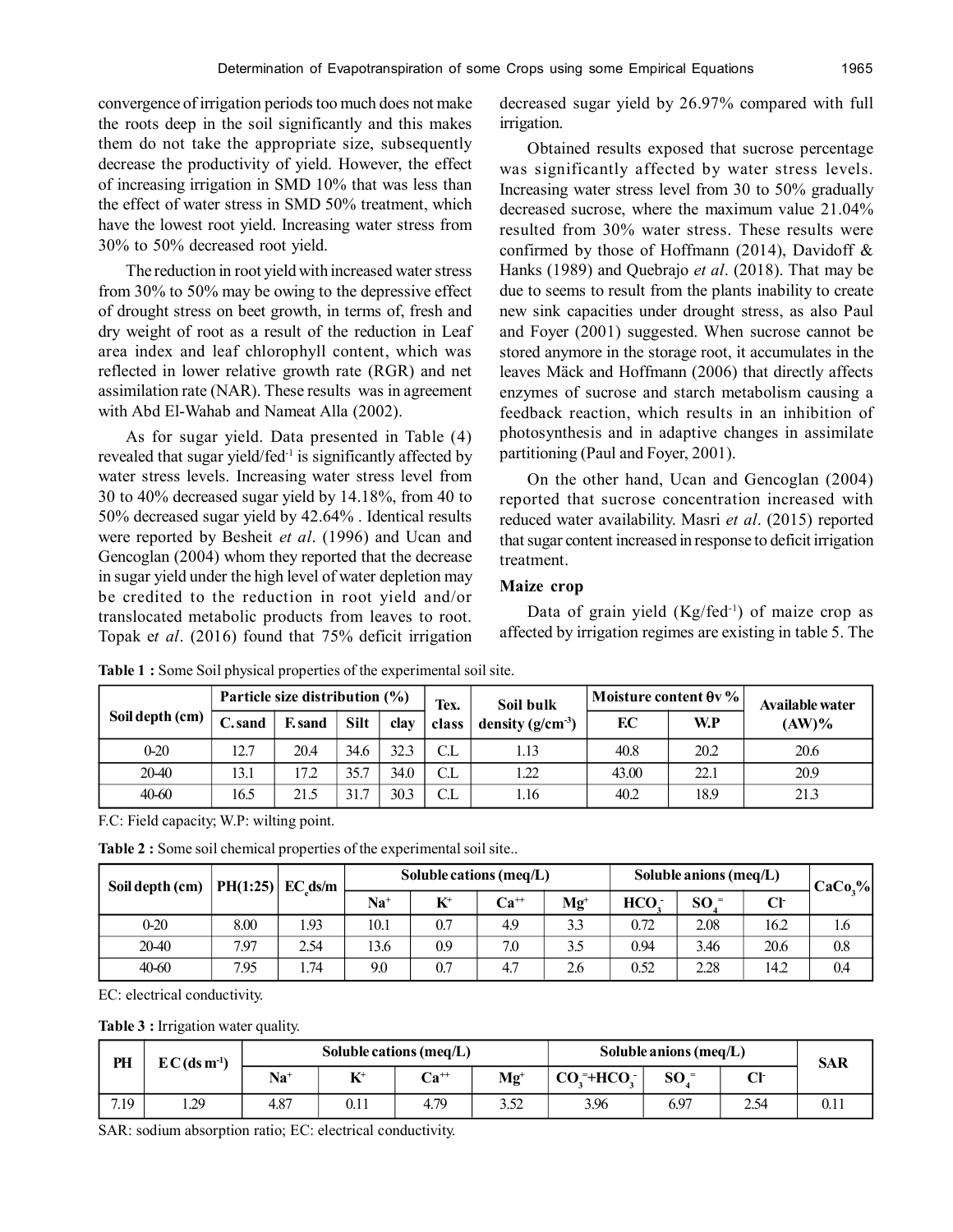| Irr. Regimes | Eta(mm) | <b>IWRa</b> (mm) | Sucrose $(\% )$    | Root yield $(kg$ fed <sup>-1</sup> ) | Sugar yield $(kg/fed^{-1})$ |
|--------------|---------|------------------|--------------------|--------------------------------------|-----------------------------|
| SMD 0.10     | 861.12  | 1380.00          | 17.57 <sup>c</sup> | $28826.67$ °                         | $4502.32^{\circ}$           |
| SMD 0.30     | 833.82  | 1336.25          | 21.04 <sup>a</sup> | 33850.00 <sup>a</sup>                | $6600.46^{\circ}$           |
| SMD 0.40     | 798.72  | 1280.00          | 19.34 <sup>b</sup> | 32600.00 <sup>b</sup>                | 5664.66 <sup>b</sup>        |
| SMD 0.50     | 666.12  | 1067.50          | $16.51^{\circ}$    | $22833.33^{d}$                       | 324943 <sup>d</sup>         |

**Table 4 :** The response of sugar beet crop to different irrigation regimes.

L.S.D at  $5\%$ .

**Table 5 :**The response of maize crops to different irrigation regimes.

| Irr. regimes | Eta(mm) | IWR(mm) | $Yield(kg/fed-1)$     |
|--------------|---------|---------|-----------------------|
| SMD 0.10     | 425.47  | 802.77  | $3403.40^{\text{ a}}$ |
| SMD 0.25     | 340.08  | 641.66  | 2909.67 <sup>b</sup>  |
| SMD 0.50     | 275.31  | 519.45  | 2238.13°              |

L.S.D at 5%.

obtained results show that the yield of maize crop decreases with increasing the soil moisture depletion (SMD). This decrease may be rendered to water stress which hinder the carbohydrate accumulation, and consequently, visible reduction in plant growth and grain yield (Azab, 1998).

#### **Actual Evapotranspiration (ETa)**

Data presented in tables 4 and 5 shows the actual evapotranspiration (ETa) values under different treatments for sugar beet and maize. Data indicate that the maximum ETa value was obtained under SMD 10% at both crops and the ETa values were decreased with the increase in water stress, so the minimum ETa value was obtained under SMD 50% that may be due to that the seasonal actual evapotranspiration ETa are mostly influenced by moisture regime. The increase in consumptive use under the lowest treatment of available soil moisture depletion (10% SMD) possibly assign to the increase in direct evaporation resulting from the frequent wetting of the surface soil layer and the existence of relatively high quantities of available water whereas, the plants tend to consume more water under low tensions than under high moisture tensions. Also the irrigation water requirements (IWR) took the same trend.

### **Reference evapotranspiration (ETo)**

Data illustrated in table 7 and figs. 1 and 2 shows the ETo values calculated at each growing stage and at the end of the seasons, according to Penman-Monteith, Panevaporation, Blaney-Criddle, Turc, Hargreaves equations for sugar beet and maize using climatological data for the experimental site (table 6). The obtained results indicate that gross ETo values calculated using Panevaporation and Blaney-Criddle equations are higher in all cases than the values of ETo calculated using Turc

**Table 6 :** Monthly meterological data during (2018-2019).

| EP    | Wind<br>(m/s <sup>2</sup> ) | RH.<br>(%) | T min.<br>$(^{0}C)$ | Tmax.<br>$(^{0}C)$ | <b>Month</b> |  |  |  |  |  |  |
|-------|-----------------------------|------------|---------------------|--------------------|--------------|--|--|--|--|--|--|
|       | Sugar beet crop (2018)      |            |                     |                    |              |  |  |  |  |  |  |
| 9.06  | 2.21                        | 46.65      | 18.90               | 30.55              | $Oct.*$      |  |  |  |  |  |  |
| 7.00  | 1.85                        | 57.67      | 15.47               | 26.90              | Nov.         |  |  |  |  |  |  |
| 5.37  | 1.92                        | 60.67      | 11.60               | 21.33              | Des.         |  |  |  |  |  |  |
|       | Sugar beet crop (2019)      |            |                     |                    |              |  |  |  |  |  |  |
| 5.13  | 2.06                        | 51.67      | 6.97                | 19.63              | Jan.         |  |  |  |  |  |  |
| 5.27  | 2.12                        | 53.00      | 8.07                | 21.80              | Feb.         |  |  |  |  |  |  |
| 6.54  | 2.71                        | 48.50      | 11.65               | 24.23              | Mar.         |  |  |  |  |  |  |
| 8.20  | 2.66                        | 46.33      | 14.47               | 28.53              | Apr.         |  |  |  |  |  |  |
| 9.10  | 2.83                        | 32.50      | 18.05               | 34.35              | $May.**$     |  |  |  |  |  |  |
|       |                             |            | Maize crop (2019)   |                    |              |  |  |  |  |  |  |
| 12.10 | 2.81                        | 42.67      | 24.27               | 38.17              | Jul.         |  |  |  |  |  |  |
| 12.27 | 2.93                        | 46.00      | 24.53               | 37.67              | Aug.         |  |  |  |  |  |  |
| 10.50 | 2.89                        | 53.33      | 22.47               | 34.83              | Sep.         |  |  |  |  |  |  |
| 8.05  | 2.36                        | 51.50      | 21.40               | 34.40              | $Oct.**$     |  |  |  |  |  |  |

\* Calculated from data 11-31 Oct. ,\*\* Calculated from data 1- 20 May., \*\*\* Calculated from data 1-20 Oct.

(Source: meterology station of giza –Egyt in Agriculture Research Center).

and Hargreaves equations in the two growing seasons.

In winter season (sugar beet crop) the ETo values have the order Pan-evaporation > Blaney-Criddle > Penman-Monteith > Turc >Hargreaves. As for summer season (maize crop) it follows the order Blaney-Criddle > Pan-evaporation > Penman-Monteith > Hargreaves > Turc.

The observed variances between the gross ETo values calculated using different empirical equations may be attributed to the variations of the climatic elements needed for calculation of each equation and differences in climatic elements between seasons.

Data offered in table 7 shows that the variations of the daily ETo values between equations were high according to equations differences and different growth stages of crops. High values of the daily ETo were obtained at the end stage for sugar beet crop, while it reached maximum at initial stage for maize. This are mainly related to climate conditions in table 6. Such as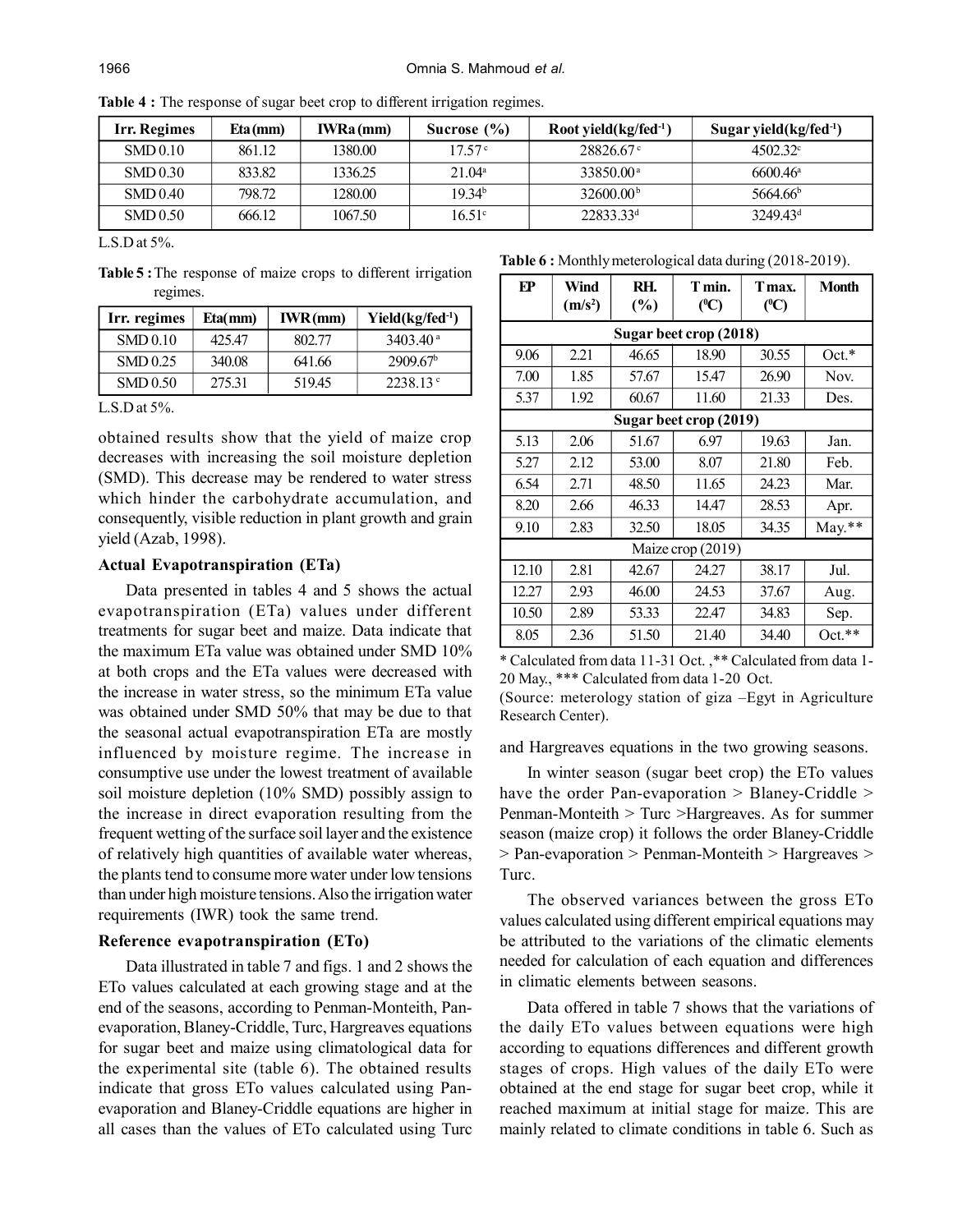





Fig. 2 : Reference evapotranspiration (ETo) using different equations for gross season for maize.

high temperature and low relative humidity in May, the end of the season of sugar beet crop and in July which represents the beginning of the growing season of maize crop and these parameters increase the evaporating power of the atmosphere.

### **Calculated crop evapotranspiration (ETc)**

There is no hesitation that the value of crop evapotranspiration (ETc) is mainly depend on the physiological growth stage, crop characteristics, sowing date, rate of crop development, length of growing season and the climatic conditions. Data of the calculated crop evapotranspiration for sugar beet and maize are reported in tables 8 and 9. The data reveal that: The Total values of the ETc calculated using the different investigated equations and using Kc values proposed by Allen *et al*  $(1998)$  follow the order: Pan evaporation  $>$  Blaney-Criddle > Penman-Monteith > Turc > Hargreaves for sugar beet but, following Pan evaporation > Blaney-Criddle > Penman-Monteith >Hargreaves > Turc for maize.

On the meantime the highest value of ETc was

recorded for mid-stage this is mainly owing to the maximum vegetation growth for sugar beet , the flowering and grain filling stages for maize, in addition to the climatic conditions in this stage, whilst, the lowest values of ETc were occurred in initial stages as plants in initial stage are still small and not cover most of soil surface and most of irrigation water goes back to the atmosphere through evaporation from soil surface only.

When comparing the total actual evapotranspiration (Eta) value of the sugar beet crop with the total evapotranspiration values (ETc) calculated using the experimental equations by the standard error (SE). The data indicate that the closest equation to the seasonal Eta at the field is the equation Pan evaporation calculated for ten days. Where there is non-significant difference between total Eta and total ETc calculated using this equation. The Same thing when comparing the seasonal Eta value of the maize crop with the total ETc values calculated using the empirical equations (table 9), we find that the closest equations to the actual evapotranspiration of the field experiment is Turc and Hargreaves equations calculated for ten days.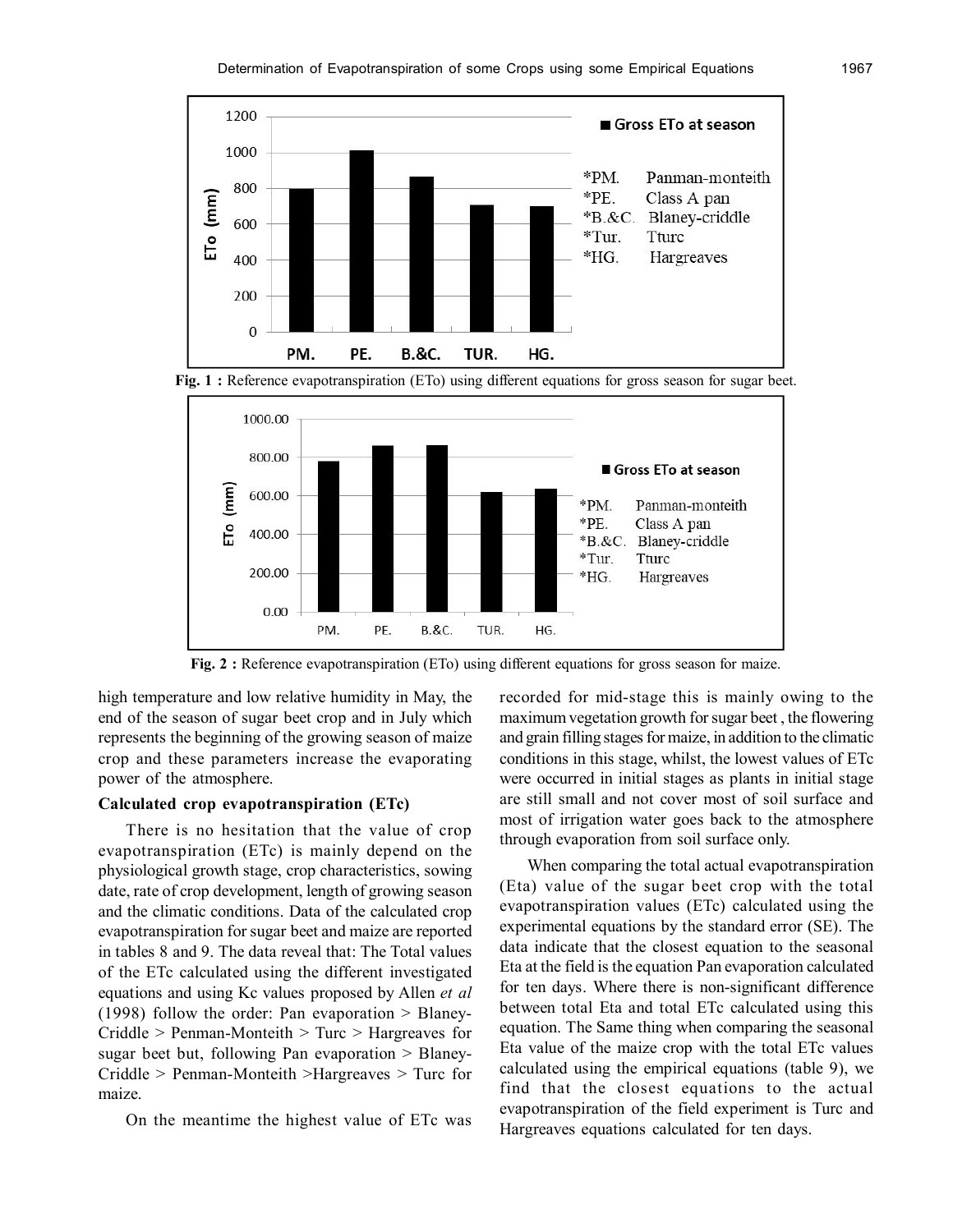| <b>Methods of</b>                                                                                                           |                                       |        |                                       | <b>Growth stages</b> |            |        |                                                |        | Gross   |
|-----------------------------------------------------------------------------------------------------------------------------|---------------------------------------|--------|---------------------------------------|----------------------|------------|--------|------------------------------------------------|--------|---------|
| calculation ETo                                                                                                             | <b>Initial stage</b>                  |        | Develop. Stage                        |                      | Mid. Stage |        | <b>End Stage</b>                               |        | season  |
|                                                                                                                             | $\mathbf{m}\mathbf{m}\mathbf{d}^{-1}$ | mm     | $\mathbf{m}\mathbf{m}\mathbf{d}^{-1}$ | mm                   | $mm d-1$   | mm     | $\mathbf{m}\mathbf{m}\,\mathbf{d}^{\text{-}1}$ | mm     | Mm      |
| Calculated reference evapotranspiration (ETo) using different equations for different growth stages periods for sugar beet. |                                       |        |                                       |                      |            |        |                                                |        |         |
| Panman-monteith                                                                                                             | 3.92                                  | 137.28 | 2.37                                  | 142.06               | 3.46       | 242.10 | 6.09                                           | 273.90 | 795.34  |
| Class A pan                                                                                                                 | 6.17                                  | 216.08 | 4.12                                  | 247.07               | 4.18       | 292.82 | 5.71                                           | 256.73 | 1012.70 |
| Blaney-criddle                                                                                                              | 4.73                                  | 165.58 | 2.80                                  | 167.78               | 3.56       | 249.26 | 6.32                                           | 284.44 | 867.06  |
| Turc                                                                                                                        | 3.58                                  | 125.36 | 2.34                                  | 140.58               | 2.98       | 208.92 | 5.23                                           | 235.41 | 710.27  |
| Hargreaves                                                                                                                  | 3.30                                  | 115.38 | 2.14                                  | 128.47               | 3.13       | 219.13 | 5.29                                           | 238.00 | 700.98  |
| Calculated reference evapotranspiration (ETo) using different equations for different growth stages periods for maize.      |                                       |        |                                       |                      |            |        |                                                |        |         |
| Panman-monteith                                                                                                             | 8.38                                  | 167.62 | 7.99                                  | 239.56               | 6.88       | 206.34 | 5.46                                           | 169.36 | 782.88  |
| Class A pan                                                                                                                 | 8.45                                  | 168.96 | 8.46                                  | 253.94               | 8.19       | 245.55 | 6.20                                           | 192.25 | 860.70  |
| Blaney-criddle                                                                                                              | 9.19                                  | 183.71 | 8.74                                  | 262.28               | 7.53       | 225.88 | 6.27                                           | 194.24 | 866.11  |
| Turc                                                                                                                        | 6.90                                  | 137.90 | 6.40                                  | 192.15               | 5.14       | 154.07 | 4.44                                           | 137.66 | 621.78  |
| Hargreaves                                                                                                                  | 7.08                                  | 141.60 | 6.52                                  | 195.72               | 5.33       | 159.98 | 4.51                                           | 139.94 | 637.24  |

**Table 7 :** Calculated reference evapotranspiration (ETo) using different equations for different growth stages periods for crops.

**Table 8 :**Crop evapotranspiration ( ETc ) mm of sugar beet calculated using different equations and actual evapotranspiration for treatment that have higher crop yield.

| Growth<br>stages | KC<br>FAO* | Panman-<br>monteith | Pan-<br>evaporation | <b>Blaney-</b><br>criddle | Turc   | Hargreaves | Eta    | $SE**$ |
|------------------|------------|---------------------|---------------------|---------------------------|--------|------------|--------|--------|
| Initial          | 0.49       | 67.27               | 105.88              | 81.13                     | 61.43  | 56.54      | 81.12  | 7.33   |
| Develop.         | 0.86       | 122.17              | 212.48              | 144.29                    | 120.9  | 110.48     | 198.90 | 17.79  |
| Mid.             | 1.23       | 297.78              | 360.17              | 306.59                    | 256.97 | 269.53     | 343.20 | 16.45  |
| End              | 0.76       | 208.16              | 195.11              | 216.17                    | 178.91 | 180.88     | 210.60 | 6.47   |
| Total            | 0.83       | 695.38              | 873.64              | 748.18                    | 618.21 | 617.43     | 833.82 | 44.01  |

Kc FAO\* : kc calculated from standard kc values for represent different weather according to Allen *et al*. (1998), SE\*\* standard error.

**Table 9 :**Crop evapotranspiration (ETc) mm of maize calculated using different equations and actual evapotranspiration for treatment that have higher crop yield.

| Growth<br>stages | KС<br>FAO* | Panman-<br>monteith | Pan-<br>evaporation | <b>Blaney-</b><br>criddle | Turc   | <b>Hargreaves</b> | Eta    | $SE**$ |
|------------------|------------|---------------------|---------------------|---------------------------|--------|-------------------|--------|--------|
| Initial          | 0.22       | 36.88               | 37.17               | 40.42                     | 30.34  | 31.15             | 39.75  | 1.74   |
| Develop.         | 0.74       | 177.27              | 187.92              | 194.09                    | 142.19 | 144.83            | 141.33 | 10.01  |
| Mid.             | 1.26       | 259.99              | 309.39              | 284.61                    | 194.13 | 201.57            | 150.17 | 24.89  |
| End              | 0.40       | 67.74               | 76.90               | 77.70                     | 55.06  | 55.98             | 94.22  | 6.08   |
| Total            | 0.66       | 541.88              | 611.38              | 596.82                    | 421.72 | 433.53            | 425.47 | 36.27  |

Kc FAO\* : kc calculated from standard kc values for represent different weather according to Allen et al.(1998), SE\*\* standard error.

The differences of ETc values, which calculated using different experimental equations during each growth stage of crop. It may lead to make The validity of the equations during each growth phase different. The closest equations for the growth stages of sugar beet and maize crop are Blaney-Criddle, Pan evaporation for initial and development stages, respectively. While, Penman-Monteith and Blaney-Criddle for End stage for sugar beet. Where there is non-significant difference between (Eta) actual evapotranspiration and (ETc) calculated using this equations at this stages. For maize there is non significant difference between (Eta) actual evapotranspiration and (ETc) calculated using, Blaney-Criddle for initial stage, Turc and Hargreaves equations for development stage, however, there is significant difference between (Eta) actual evapotranspiration and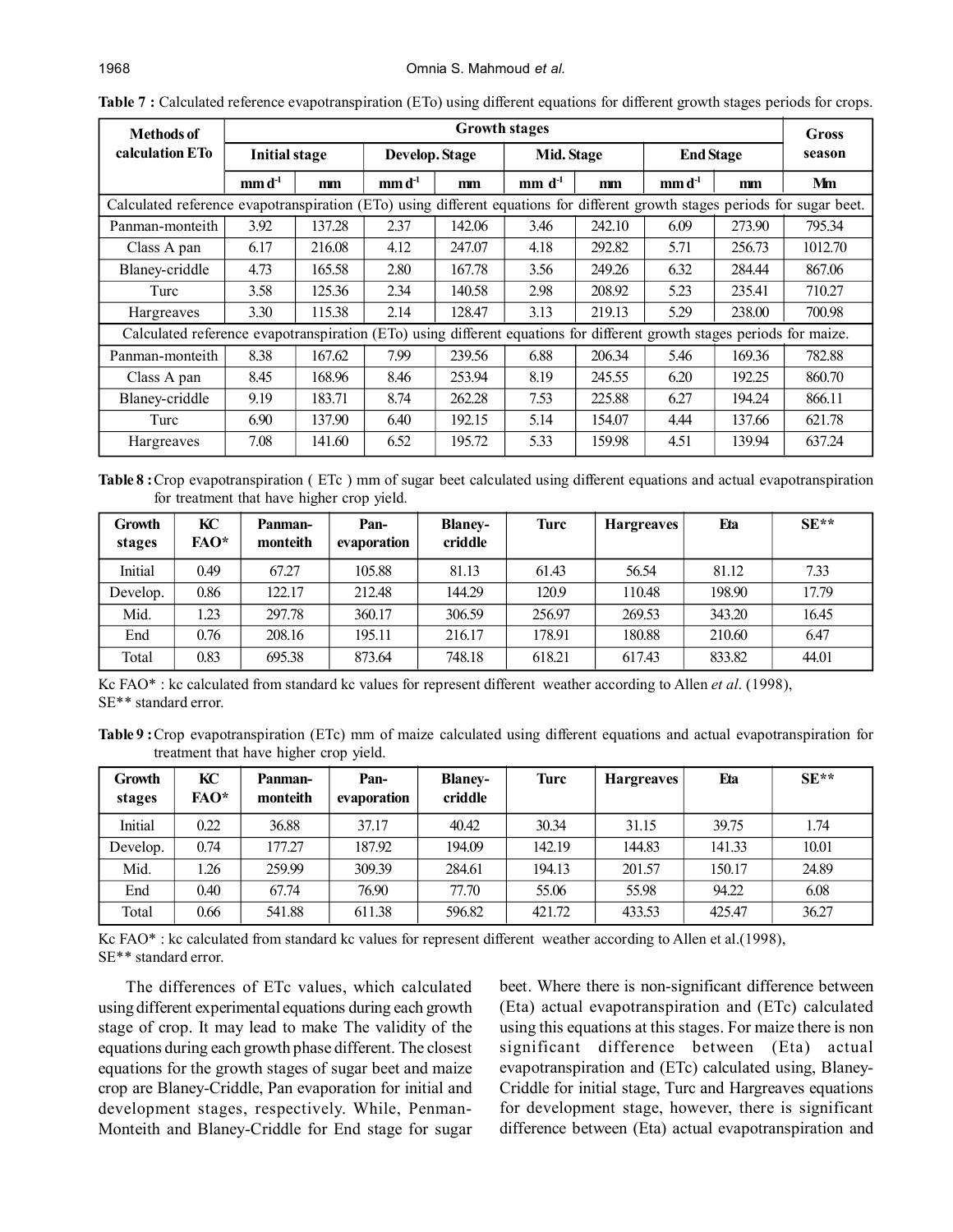

**Fig. 3 :** Kc values of sugar beet at different crop stages using different equations for calculating ETo.





**Fig. 4 :** Kc values of maize at different crop stages using different equations for calculating ETo.

Fig. 5 : Relationship between calculated and actual irrigation water requirements for sugar beet.

(ETc) calculated using all the experimental equations in Mid stage for both crop and in end stage for maize that may come back to the significant variation in the values of crop coefficient that estimated in the field and the crop coefficient used from FAO, which is related to the variety of plant types and hybrid used. In addition to the effect of the date of agriculture (lug late) for maize crop.

As the climate change condition, it is recommended to conduct local calibrations for this equations, to ensure the correctness of results for each region.

#### **Crop coefficient (Kc)**

The Kc coefficient combines crop characteristics and averaged effects of evaporation from the soil .Therefore, it differs in accordance with the type of crop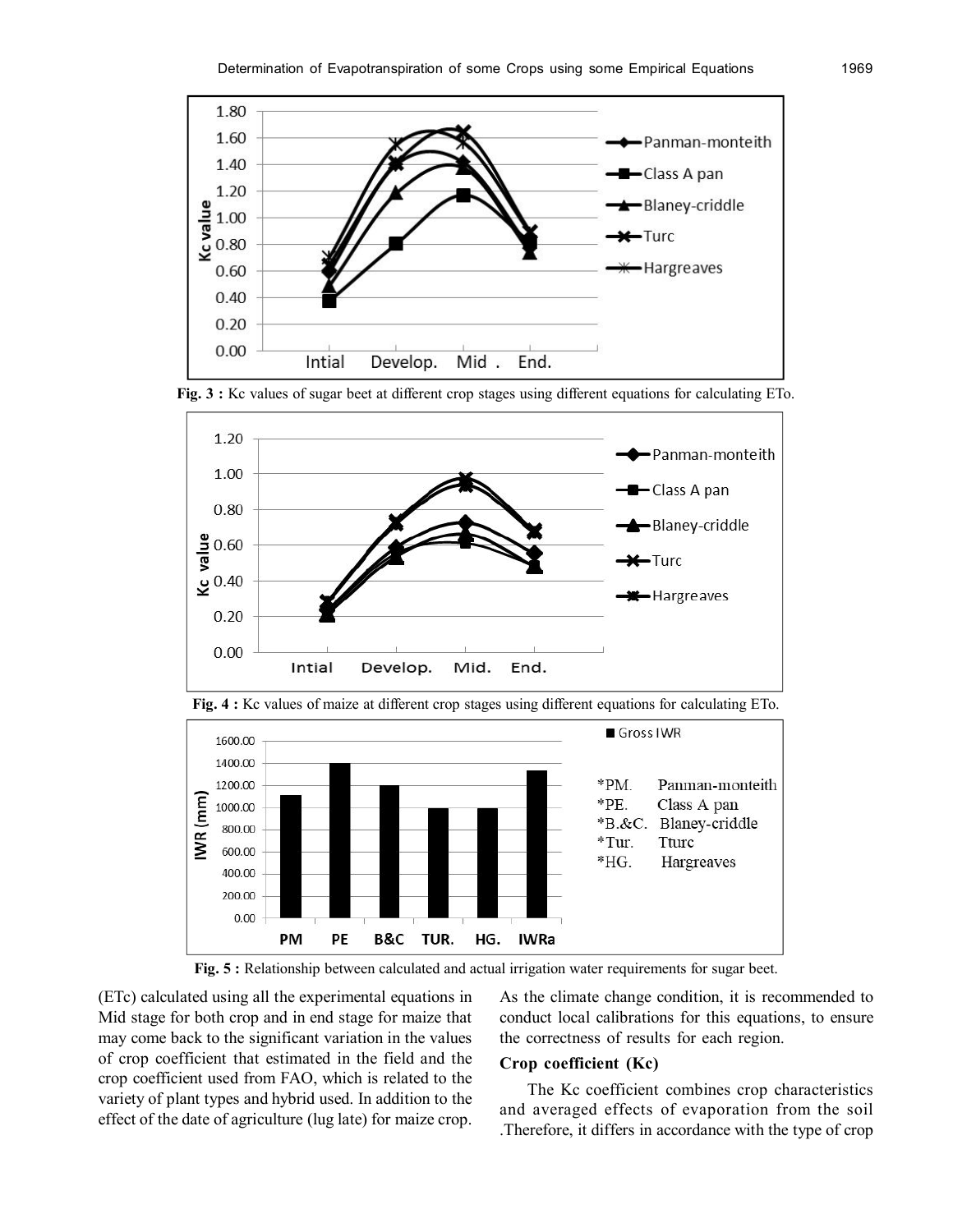| Sugar beet crop |                     |                   |                   |                    |                   |  |  |  |  |  |
|-----------------|---------------------|-------------------|-------------------|--------------------|-------------------|--|--|--|--|--|
| Irr. Regimes    | $CWU^*R.*$          |                   | <b>CWUE S.*</b>   | <b>IWUE*R.</b>     | <b>IWUES.</b>     |  |  |  |  |  |
| <b>SMD0.10</b>  | 7.97 <sup>b</sup>   |                   | 1.24 <sup>c</sup> | 4.97 <sup>b</sup>  | 0.78c             |  |  |  |  |  |
| SMD 0.30        | $9.67$ <sup>a</sup> |                   | 1.88 <sup>a</sup> | 6.03 <sup>a</sup>  | 1.18 <sup>a</sup> |  |  |  |  |  |
| SMD 0.40        | 9.72 <sup>a</sup>   |                   | 1.69 <sup>b</sup> | 6.06 <sup>a</sup>  | 1.05 <sup>b</sup> |  |  |  |  |  |
| SMD 0.50        | 8.16 <sup>b</sup>   |                   | 1.16 <sup>c</sup> | 5.09 <sup>b</sup>  | 0.72 <sup>c</sup> |  |  |  |  |  |
|                 |                     |                   | Maize crop        |                    |                   |  |  |  |  |  |
| Irr. regimes    |                     |                   | <b>CWUE</b>       | <b>IWUE</b>        |                   |  |  |  |  |  |
| SMD 0.10        |                     |                   | 1.90 <sup>b</sup> | 1.01 <sup>ns</sup> |                   |  |  |  |  |  |
| SMD 0.25        |                     | $2.04^a$          |                   | 1.08               |                   |  |  |  |  |  |
| <b>SMD0.50</b>  |                     | 1.93 <sup>b</sup> |                   | 1.03               |                   |  |  |  |  |  |

Table 10 : Water use efficiency.

CWUE\*; crop Water use efficiency, IWUE\*; irrigation water use efficiency, R\*.; root yield, S.\* sugar yield.

#### and soil.

The values of crop coefficient at different stages of plant growth usually estimated under optimum soil moisture conditions, in especial field tests using lysimeters , on experimental scale the values were obtained when the plants don't suffer from any moisture stress or overirrigation conditions. Under the experimental conditions the treatments are SMD 30% treatment of sugar beet crop and SMD 10% treatment of maize crop gives the highest yields. The kc values can be estimated using these treatments to give reliable values for the Kc.

Data presented in figs. 3 and 4 shows the behavior of Kc during the growing season for sugar beet and maize crops. The figs show that Seasonal crop coefficients (Kc) for sugar beet and maize calculated by Hargreaves and Turc equations are the highest that mainly related to the low values of reference evapotranspiration (ETo) calculated using Hargreaves and Turc equations. On the other hand, the lowest value of KC calculated was obtained using Pan evaporation and Blaney-Criddle method which have highest value of ETo for sugar beet and maize, respectively.

The estimated values of Kc increase gradually from the initial stage to development stage and reach to the maximum value in mid stage then they decrease in end stage of growth. The peaks of Kc values are observed in mid stage for sugar beet and maize where the plants are in maximum leave area index and maximum vegetation growth for sugar beet, the flowering and grain filling stages for maize.

### **Irrigation water requirements (IWR)**

Data presented in figs. 5 and 6 shows that : The gross irrigation water requirements (IWR) values calculated using Pan-evaporation, Penman-Monteith and

Blaney-Criddle equations are higher than the values of IWR calculated using Hargreaves equations and Turc. The same trend was obtained for both crops.

The total actual irrigation water requirements (IWRa) value of the sugar beet crop is closest to irrigation water requirements calculated using Pan-evaporation equation calculated for ten days. As for the total IWRa value of the maize crop is closest to IWR calculated using Turc and Hargreaves equations.

#### **Water use efficiency (WUE)**

Webber *et al* (2006) mention that raise water use efficiency (WUE), which was characterized as the measure of plant material created per unit of water transpired, is a path for arid and semi-arid areas to increase their agricultural production through the suggestion of the best treatment for saving water with significant yield.

Data presented in table 10 shows that CWUE and IWUE values were significantly influenced by irrigation treatments for root and sugar yield. The maximum CWUE and IWUE were obtained from SMD 40% and SMD 30% for the root yield compared to the SMD 50% and SMD 10% treatments. While, the maximum CWUE and IWUE for the sugar yield were from SMD 30% Followed by SMD 40% compared to the SMD 50% and SMD 10% treatment.

Also, data offered in table 10 shows that CWUE values were significantly influenced by irrigation treatments. While the highest CWUE and IWUE value for the grain yield was from SMD 25% treatment.

#### **Acknowledgement**

I feel indebted to Prof. Dr Hamdi Nasr, professor of Soil Sciences, Department of Soil, Faculty of Agriculture, Cairo University, Giza, Egypt for his co-operation, help and review to take out this work.

#### **References**

- Abd El-Wahab, S. A. and E. A. E. Nemeat Alla (2002). Sugar beet response to zinc-application under different water regimes in Northen Delta soils. *J. Agric. Sci. Mansoura Univ*., **27** : 1943–1953.
- Allen, R. G., L. S. Pereira, D. Raes and M. Smith (1998). Crop evapotranspiration-Guidelines for computing crop water requirements-FAO Irrigation and drainage paper 56. Fao, Rome, Italy.
- Amer, M. H., I. M. El-Naggar and H. H. Abdel-Maksoud (1990). Evaluation study for some empirical formulae applied for crop water requirements estimation. *Egypt. J. Appl. Sci*., **5(2)** : 202214.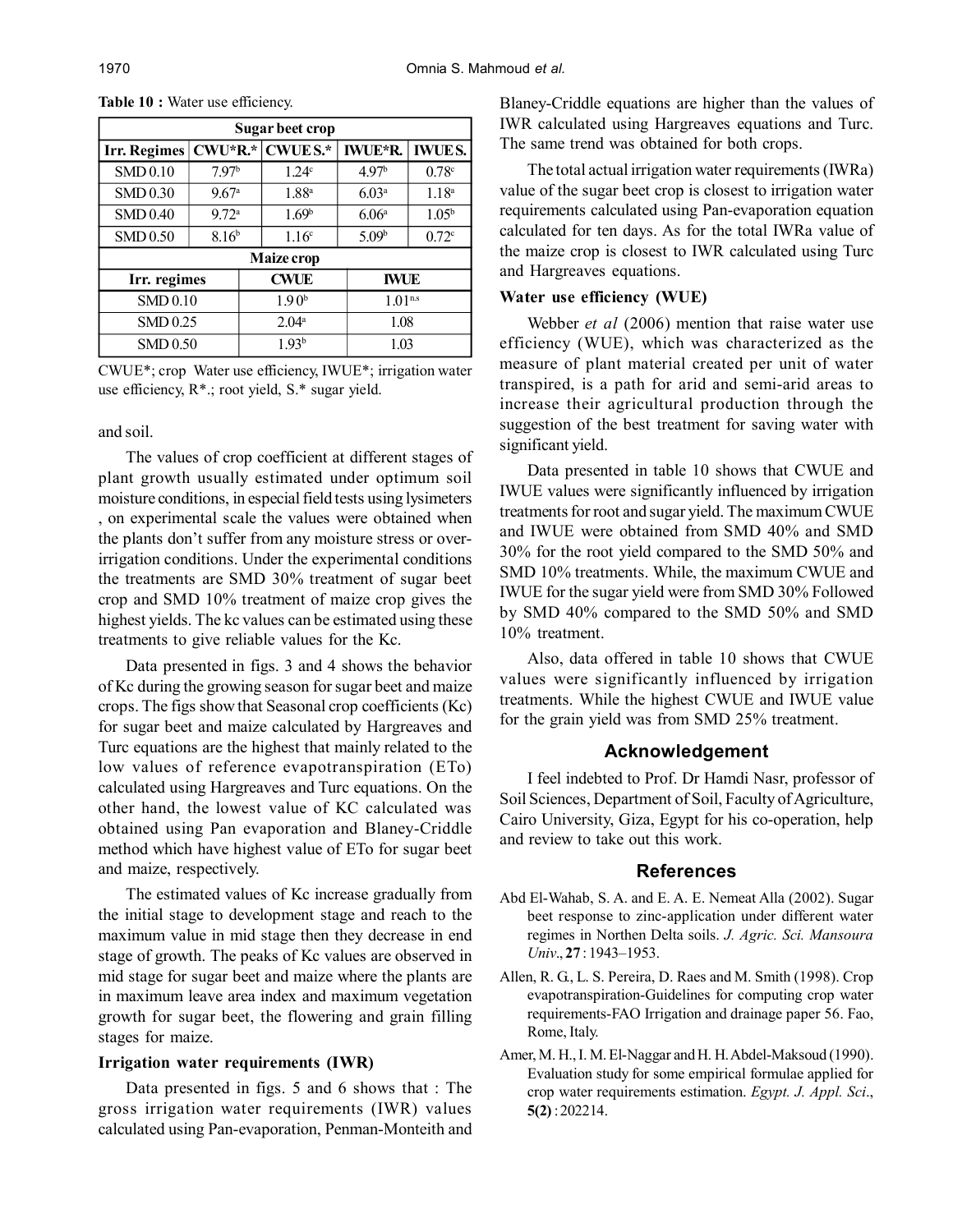- Asker, F. A., M. A. Barakat and M. M. Attia (1992). Suitability of different empirical methods for calculating crop water requirements in North Nile Delta region. *J. Agric. Sci. Mansoura Univ*., **17(5)**: 1160-1166.
- Ayers, R. S. and D. W. Westcot (1985). *Water quality for agriculture* (Vol. **29**). Rome: Food and Agriculture Organization of the United Nations.
- Azab M.A. (1998). Effect of water depletion and nitrogen rate on water consumption use and yield of wheat in sandy soil. *Al-Azhar J. Agric. Res.*, **27** : 1-12.
- Besheit, S. Y., B. B. Mekki and M. G. Beshay (1996). Effect of different levels of water supply on sugar beet yield and quality in calcareous soils. *J. Agric. Sci. Mansoura Univ.*, **21** : 3429-3436.
- Borham, T. I., M. E. Shawky, R. E. Sabrah and F. A. Gomaa (2005). *Water Use Efficiency For Some Crops Under Intercropping Systems*. 3 rd Conference on Recent Technologies in Agriculture, 2005 .
- Camprag, D. (1976). The effect of irrigation on the occurrence of some important sugar beet pests in Yugoslavia and other countries of southeastern Europe.Proceedings of the 39th Winter Congress of the International Institute for Sugar Beet Research, pp. 449-57.
- Christmann, J. (1976). Relations entre l'irrigation, les maladies et les ravageurs de la betterave a sucre. Proceedings of the 39th Winter Congress of the International Institute for Sugar Beet Research, pp. 149-57.
- Davidoff, B. and R. J. Hanks (1989). Sugar beet production as influenced by limited irrigation. *Irrigation Science*, **10(1)** : 1-17.
- Quebrajo, L., M. Perez-Ruiz, L. Pérez-Urrestarazu, J. Doorenbos and W. O. Pruitt (1984). Guidelines for predicting crop water requirements. F.A.O. Irrigation and Drainage paper No. 24. Rome.
- Dunham, R. J. (1993). Water use and irrigation. In : *The sugar beet crop* (pp. 279-309). Springer, Dordrecht.
- El-Gindy, A. M., M. A. Massoud and M. A. Hussein (1991). Calculation of evapotranspiration and crop coefficient for some irrigated Egyptian crops. *Egypt. J. Soil Sci*., **31(3)**: 403-419.
- FAO (2002). *Deficit Irrigation Practices*. Water Reports No. 22. Rome.
- Giriappa, S. (1983). *Water use efficiency in agriculture*. Oxford & IBH publishing C.O. New Delhi.
- Hoffmann, C. M. (2014). Adaptive responses of *Beta vulgaris* L. and *Cichorium intybus* L. root and leaf forms to drought stress. *Journal of agronomy and crop science*, **200(2)** : 108-118.
- Israelsen, O. W. and V. E. Hansen (1962). *Irrigation principles and practices*. 3rd Edit. John Willey and Sonsins, New York.
- Jensen, M. E., R. D. Burman and R. G. Allen (1990). Evapotranspiration and irrigation water requirements.

ASCE.

- Kashyap, P. S. and R. K. Panda (2001). Evaluation of evapotranspiration estimation methods and development of crop-coefficients for potato crop in a sub-humid region. *Agricultural Water Management*, **50(1)** : 9-25.
- Klute, A. (ed.) (1986). *Methods of Soil Analysis*. Part -1 "Physical and mineralogical Methods" 2<sup>nd</sup>ed . Amer. Soc. of Agron. Madison, Wisconsin, U.S.A.
- Li, S., S. Kang, L. Zhang, J. Zhang, T. Du, L. Tong and R. Ding (2016). Evaluation of six potential evapotranspiration models for estimating crop potential and actual evapotranspiration in arid regions. *Journal of Hydrology*, **543** : 450-461.
- Liu, X. Y., Y. Z. Li and Q. S. Wang (2006). Evaluation on several temperature-based methods for estimating reference crop evapotranspiration. *Transactions of the CSAE*, **22(6)** : 12- 18.
- Liu, X., C. Xu, X. Zhong, Y. Li, X. Yuan and J. Cao (2017). Comparison of 16 models for reference crop evapotranspiration against weighing lysimeter measurement. *Agricultural Water Management*, **184** : 145- 155.
- Lu, J., G. Sun, S. G. McNulty and D. M. Amatya (2005). A Comparison of Six Potential Evapotranspiration Methods for Regional Use in the Southeastern United States 1. *JAWRA Journal of the American Water Resources Association*, **41(3)** : 621-633.
- Mäck, G. and C. M. Hoffmann (2006). Organ-specific adaptation to low precipitation in solute concentration of sugar beet (*Beta vulgaris* L.). *European journal of Agronomy*, **25(3)** : 270-279.
- Masri, M. I., B. S. B. Ramadan, A. M. A. El-Shafai and M. S. El-Kady (2015). Effect of water stress and fertilization on yield and quality of sugar beet under drip and sprinkler irrigation systems in sandy soil. *International Journal of Agriculture Sciences,* ISSN, 2167-0447.
- Moosavi, S. G. R., S. H. R. Ramazani, S. S. Hemayati and H. Gholizade (2017). Effect of drought stress on root yield and some morpho-physiological traits in different genotypes of sugar beet (*Beta vulgaris* L.). *Journal of Crop Science and Biotechnology*, **20(3)** : 167-174.
- Page,A. L., R. H. Miller and D. R. Keeney (1982). Methods of Soil Analysis. Part-2 "*Chemical and Microbiological Properties*",**2**nd ed. Amer. Soc. of Agron. Madison, Wisconsin, U.S.A.
- Paul, M. J. and C. H. Foyer (2001). Sink regulation of photosynthesis. *Journal of experimental Botany*, **52(360)** : 1383-1400.
- Perera, K. C., A. W. Western, B. Nawarathna and B. George (2015). Comparison of hourly and daily reference crop evapotranspiration equations across seasons and climate zones in Australia. *Agricultural Water Management*, **148** : 84-96.